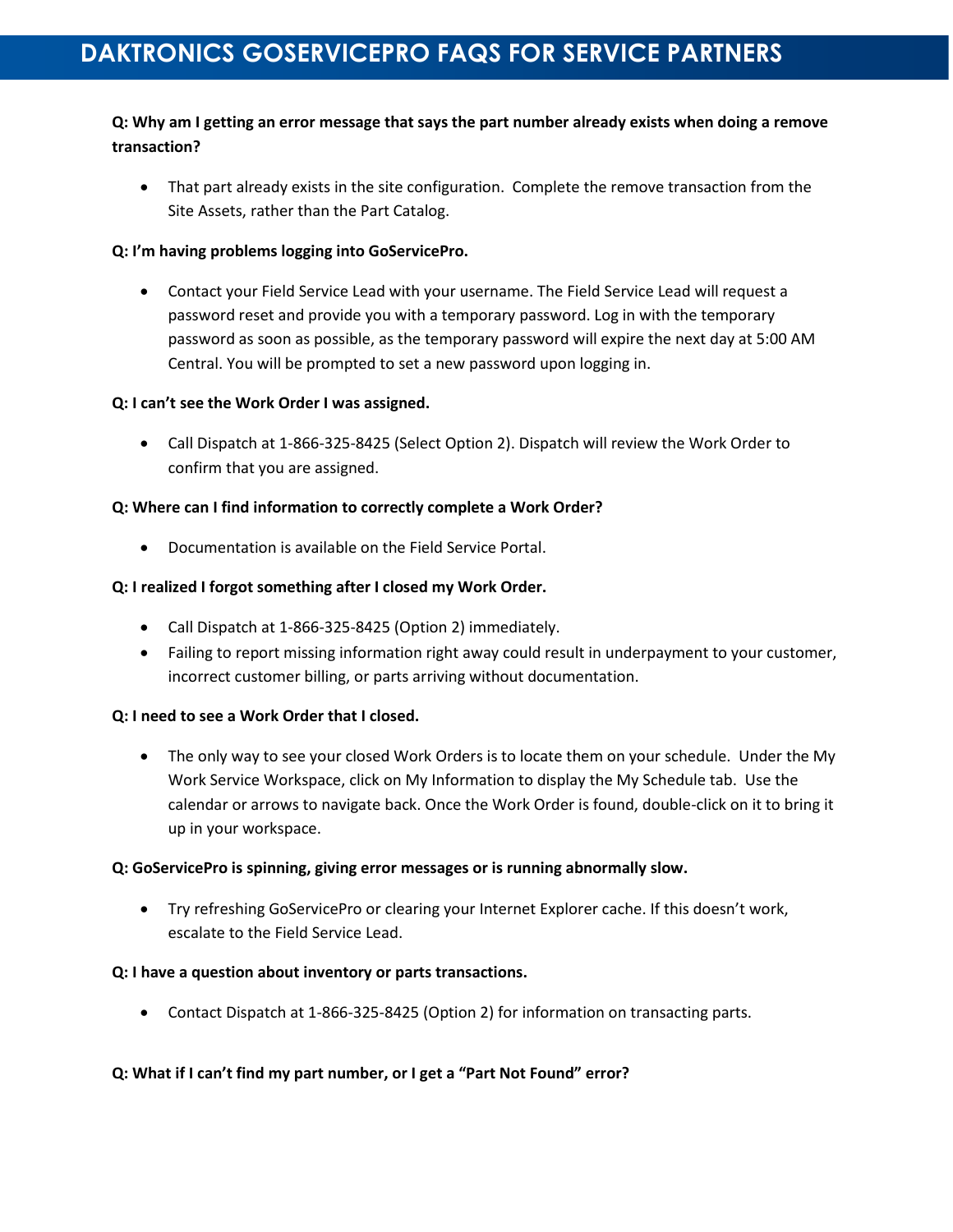# **DAKTRONICS GOSERVICEPRO FAQS FOR SERVICE PARTNERS**

- Verify that you have entered a zero (0) as part of the part number instead of the letter o (o).
- If you continue to have issues, contact Dispatch.
- **DO NOT** enter part number(s) or information in your notes. This will be missed during the closeout process and the part will not be accounted for.

# **Q: Can I go back and forth between GoServicePro, the Field Service Portal, and other Daktronics websites without losing my progress in GoServicePro?**

 You can go back and forth between GoServicePro and any other site. **Tip:** Right-click the "Log Into GoServicePro" button on the Field Service Portal site and select "Open in New Tab." This will allow you to access training and support documents in your current tab and have GoServicePro open in its own tab.

# **Q: How do I copy and paste into GoServicePro?**

 When you right-click in the Notes field, there is not a menu of options for copying and pasting. Use keyboard shortcuts to copy and paste— Highlight the text you want to copy using your mouse, then use Ctrl  $+$  C to copy, and Ctrl  $+$  V to paste.

# **Q: What do I do when I have 15 or more serialized parts to return?**

- Call the Field Support Line 866-325-8425, and select Option 3 for Customer Service.
- Customer Service Representative will create line to return.
- Close Work Order as usual

# **Q: Do I need to do anything with open FA part lines in my default view?**

- Open FA part lines are field returns that haven't been returned to Daktronics.
- You should check your shop for these parts.
- If located, you should return those parts with a properly completed toe tag.
- If the parts have been returned or you are unable to locate them, you don't need to do anything.

# **Q: How do split a part line into two or more transaction types?**

- Transact the first type and select the quantity for that type.
- A new PR will be created for the remaining balance.
- Transact the newly created line with the next type.
- Repeat process until all of the quantity have been transacted.

# **Q: Can my Arrive Onsite/Repair Start and my Repair Stop/Leave Site times be the same?**

Yes, those times can be the same. You do not need to space these times 1 minute apart.